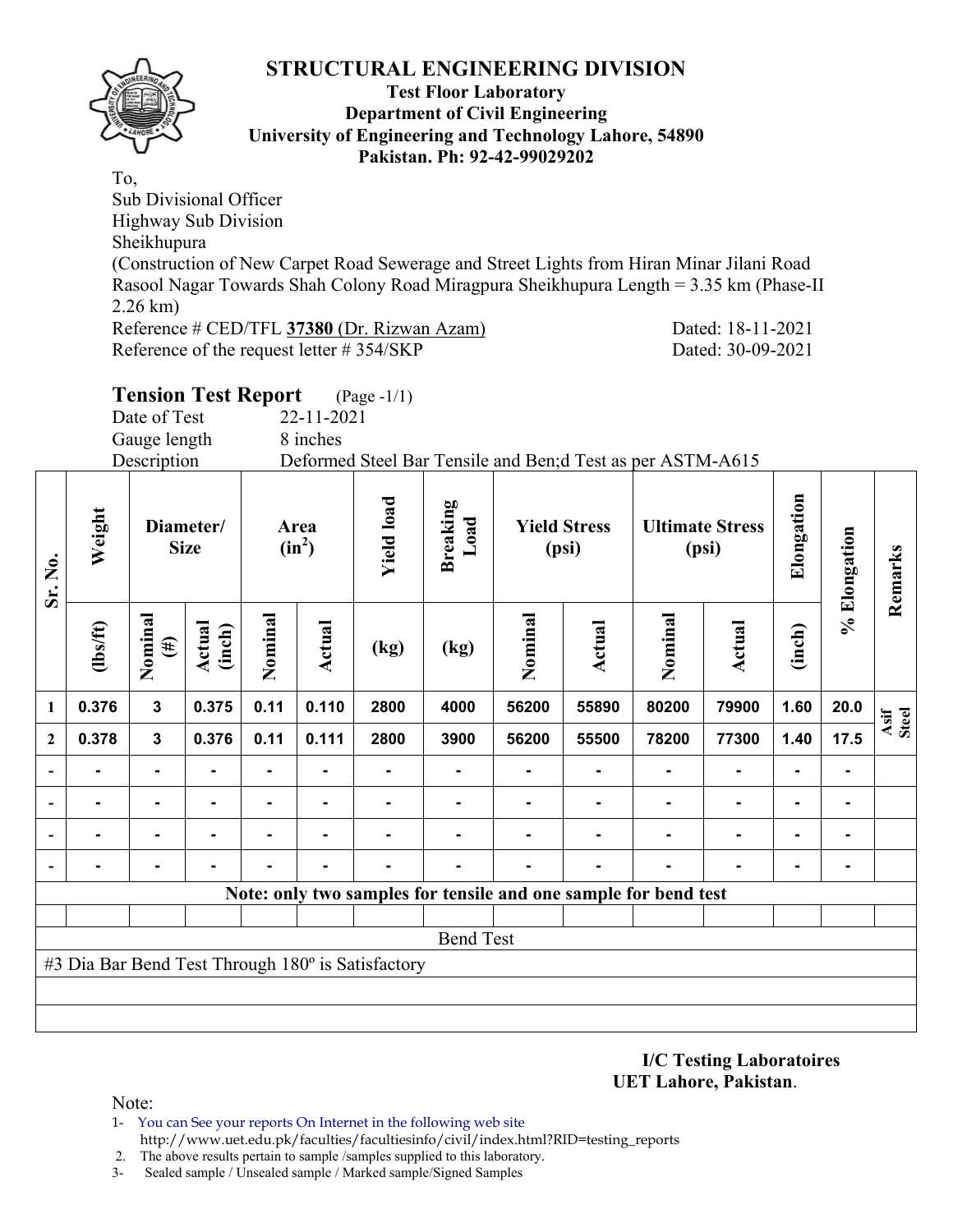

#### **Test Floor Laboratory Department of Civil Engineering University of Engineering and Technology Lahore, 54890 Pakistan. Ph: 92-42-99029202**

To, M/s Building Standards Lahore (Construction of Residential Building Gulberg, Lahore)

Reference # CED/TFL **37385** (Dr. Rizwan Azam) Dated: 18-11-2021 Reference of the request letter # GT/LTR/211118-120 Dated: 18-11-2021

# **Tension Test Report** (Page -1/1)

Date of Test 22-11-2021 Gauge length 8 inches

Description Deformed Steel Bar Tensile and Bend Test as per ASTM-A615

| Sr. No.                  | Weight                   |                          | Diameter/<br>size        |                          | Area<br>$(in^2)$         | <b>Yield load</b>        | <b>Breaking</b><br>Load  |                                        | <b>Yield Stress</b><br>(psi) |                          | <b>Ultimate Stress</b><br>(psi) | Elongation               | % Elongation                 | Remarks |
|--------------------------|--------------------------|--------------------------|--------------------------|--------------------------|--------------------------|--------------------------|--------------------------|----------------------------------------|------------------------------|--------------------------|---------------------------------|--------------------------|------------------------------|---------|
|                          | $\frac{2}{10}$           | Nominal<br>$(\#)$        | Actual<br>(inch)         | Nominal                  | <b>Actual</b>            | (kg)                     | (kg)                     | Nominal                                | Actual                       | Nominal                  | Actual                          | (inch)                   |                              |         |
| $\mathbf{1}$             | 0.362                    | $\mathbf{3}$             | 0.368                    | 0.11                     | 0.106                    | 3300                     | 4300                     | 66200                                  | 68320                        | 86200                    | 89100                           | 1.20                     | 15.0                         |         |
|                          | $\overline{\phantom{0}}$ | $\overline{\phantom{0}}$ |                          | $\overline{\phantom{0}}$ |                          |                          |                          |                                        | $\overline{\phantom{0}}$     | $\overline{\phantom{0}}$ | $\overline{\phantom{0}}$        | $\overline{\phantom{0}}$ |                              |         |
|                          | $\blacksquare$           | $\overline{\phantom{a}}$ |                          | $\overline{\phantom{0}}$ | ۰                        | $\overline{\phantom{0}}$ |                          |                                        | $\blacksquare$               | $\overline{\phantom{0}}$ | $\overline{a}$                  | $\overline{\phantom{a}}$ |                              |         |
| $\overline{\phantom{0}}$ | $\overline{\phantom{0}}$ | $\overline{\phantom{a}}$ | $\overline{\phantom{0}}$ | $\overline{\phantom{0}}$ | $\blacksquare$           | $\overline{\phantom{0}}$ | $\overline{\phantom{0}}$ |                                        | $\overline{\phantom{0}}$     | $\overline{\phantom{0}}$ | $\qquad \qquad \blacksquare$    | $\overline{\phantom{a}}$ | $\blacksquare$               |         |
|                          | $\blacksquare$           | $\overline{\phantom{0}}$ |                          | $\overline{\phantom{0}}$ | $\overline{\phantom{0}}$ |                          |                          |                                        |                              | $\blacksquare$           | $\overline{\phantom{0}}$        | $\overline{\phantom{0}}$ | $\qquad \qquad \blacksquare$ |         |
| $\blacksquare$           | $\overline{\phantom{0}}$ | $\overline{\phantom{0}}$ |                          | $\overline{\phantom{a}}$ | ٠                        |                          | -                        |                                        |                              | ٠                        | $\qquad \qquad \blacksquare$    | $\overline{\phantom{a}}$ | $\blacksquare$               |         |
|                          |                          |                          |                          |                          |                          |                          |                          | Note: only one sample for tensile test |                              |                          |                                 |                          |                              |         |
|                          |                          |                          |                          |                          |                          |                          |                          |                                        |                              |                          |                                 |                          |                              |         |
|                          | <b>Bend Test</b>         |                          |                          |                          |                          |                          |                          |                                        |                              |                          |                                 |                          |                              |         |
|                          |                          |                          |                          |                          |                          |                          |                          |                                        |                              |                          |                                 |                          |                              |         |
|                          |                          |                          |                          |                          |                          |                          |                          |                                        |                              |                          |                                 |                          |                              |         |
|                          |                          |                          |                          |                          |                          |                          |                          |                                        |                              |                          |                                 |                          |                              |         |

**I/C Testing Laboratoires UET Lahore, Pakistan**.

Note:

- 1- You can See your reports On Internet in the following web site
	- http://www.uet.edu.pk/faculties/facultiesinfo/civil/index.html?RID=testing\_reports

2. The above results pertain to sample /samples supplied to this laboratory.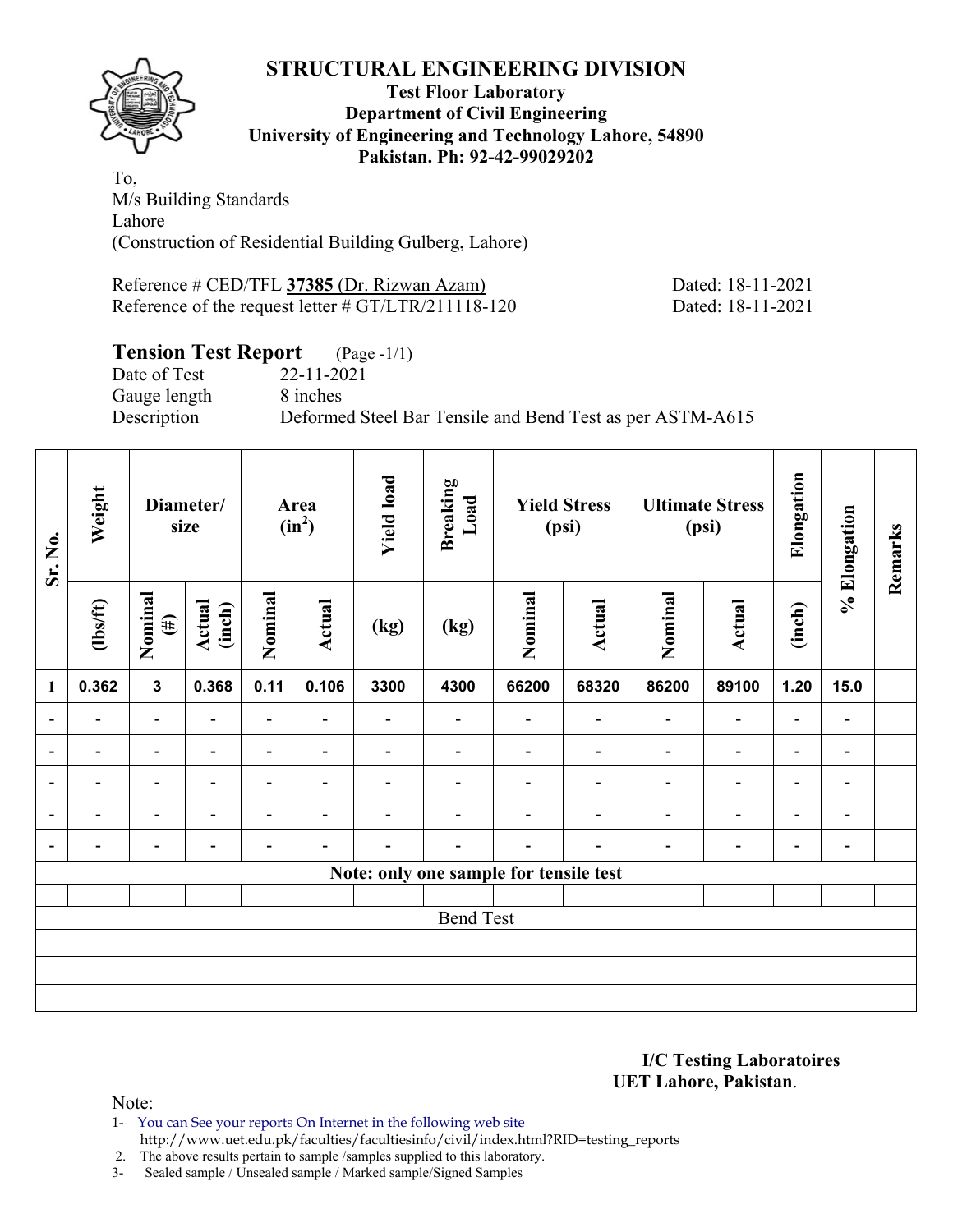

#### **Test Floor Laboratory Department of Civil Engineering University of Engineering and Technology Lahore, 54890 Pakistan. Ph: 92-42-99029202**

To, Resident Engineer New Vision U/G Electrical Work of Sector-C, DHA, Bahawalpur

| Reference # CED/TFL 37386 (Dr. Rizwan Azam)                      | Dated: 18-11-2021 |
|------------------------------------------------------------------|-------------------|
| Reference of the request letter # RE/DEL-Elec/Sec-C/1905/Site/31 | Dated: 16-11-2021 |

# **Tension Test Report** (Page -1/1)

Gauge length 8 inches

Date of Test 22-11-2021 Description Deformed Steel Bar Tensile and Bend Test as per ASTM-A615

| Weight<br>Sr. No.        |                | Diameter/<br><b>Size</b> |                  | Area<br>$(in^2)$ | <b>Yield load</b> | <b>Breaking</b><br>Load                           |                  | <b>Yield Stress</b><br>(psi) |        | <b>Ultimate Stress</b><br>(psi)                                 | Elongation     | % Elongation   | Remarks |        |
|--------------------------|----------------|--------------------------|------------------|------------------|-------------------|---------------------------------------------------|------------------|------------------------------|--------|-----------------------------------------------------------------|----------------|----------------|---------|--------|
|                          | $\frac{2}{10}$ | Nominal<br>$(\#)$        | Actual<br>(inch) | Nominal          | <b>Actual</b>     | (kg)                                              | (kg)             | Nominal                      | Actual | Nominal                                                         | Actual         | (inch)         |         |        |
| 1                        | 0.384          | $\mathbf{3}$             | 0.379            | 0.11             | 0.113             | 3700                                              | 4900             | 74200                        | 72340  | 98200                                                           | 95800          | 1.10           | 13.8    | Mughal |
| $\mathbf{2}$             | 0.369          | $\mathbf{3}$             | 0.371            | 0.11             | 0.108             |                                                   | 5400             |                              |        | 108200                                                          | 109900         | 0.60           | 7.5     |        |
| $\overline{\phantom{0}}$ |                |                          |                  |                  |                   |                                                   |                  |                              |        |                                                                 |                |                | ۰.      |        |
|                          |                | $\blacksquare$           | -                |                  | ٠                 |                                                   |                  |                              |        |                                                                 |                |                | ۰.      |        |
|                          | $\blacksquare$ | $\blacksquare$           |                  | $\blacksquare$   | ٠                 |                                                   |                  |                              |        |                                                                 | $\blacksquare$ | $\blacksquare$ | ۰       |        |
|                          |                | $\blacksquare$           |                  | $\blacksquare$   | ٠                 |                                                   |                  |                              |        |                                                                 | $\blacksquare$ | $\blacksquare$ | ۰       |        |
|                          |                |                          |                  |                  |                   |                                                   |                  |                              |        | Note: only two samples for tensile and one sample for bend test |                |                |         |        |
|                          |                |                          |                  |                  |                   |                                                   |                  |                              |        |                                                                 |                |                |         |        |
|                          |                |                          |                  |                  |                   |                                                   | <b>Bend Test</b> |                              |        |                                                                 |                |                |         |        |
|                          |                |                          |                  |                  |                   | #3 Dia Bar Bend Test Through 180° is Satisfactory |                  |                              |        |                                                                 |                |                |         |        |
|                          |                |                          |                  |                  |                   |                                                   |                  |                              |        |                                                                 |                |                |         |        |
|                          |                |                          |                  |                  |                   |                                                   |                  |                              |        |                                                                 |                |                |         |        |

**I/C Testing Laboratoires UET Lahore, Pakistan**.

Note:

1- You can See your reports On Internet in the following web site http://www.uet.edu.pk/faculties/facultiesinfo/civil/index.html?RID=testing\_reports

2. The above results pertain to sample /samples supplied to this laboratory.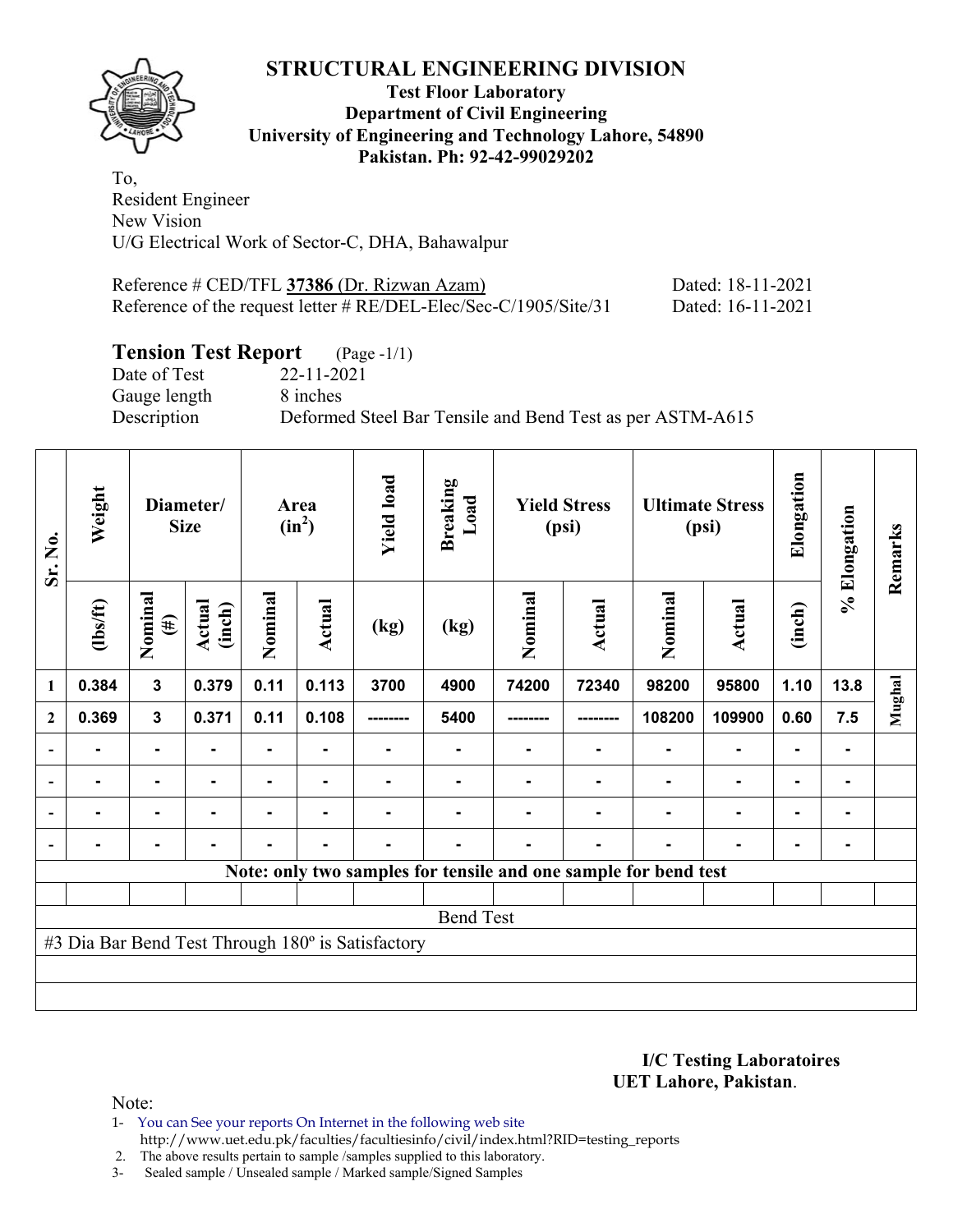

#### **Test Floor Laboratory Department of Civil Engineering University of Engineering and Technology Lahore, 54890 Pakistan. Ph: 92-42-99029202**

To, Resident Engineer New Vision Civil Infrastructure Development Works for MB-01 Extension (West) Bridge DHAB

| Reference # CED/TFL 37387 (Dr. Rizwan Azam)                | Dated: 18-11-2021 |
|------------------------------------------------------------|-------------------|
| Reference of the request letter $\# RE/NVEC/Site-MB-01/71$ | Dated: 13-11-2021 |

# **Tension Test Report** (Page -1/1)

Gauge length 8 inches

Date of Test 22-11-2021 Description Deformed Steel Bar Tensile and Ben;d Test as per ASTM-A615

| Sr. No.      | Weight         |                   | Diameter/<br><b>Size</b> |                | Area<br>$(in^2)$ | <b>Yield load</b>                                 | <b>Breaking</b><br>Load                                         |         | <b>Yield Stress</b><br>(psi) |         | <b>Ultimate Stress</b><br>(psi) | Elongation     | % Elongation | Remarks      |
|--------------|----------------|-------------------|--------------------------|----------------|------------------|---------------------------------------------------|-----------------------------------------------------------------|---------|------------------------------|---------|---------------------------------|----------------|--------------|--------------|
|              | $\frac{2}{10}$ | Nominal<br>$(\#)$ | Actual<br>(inch)         | Nominal        | Actual           | (kg)                                              | (kg)                                                            | Nominal | Actual                       | Nominal | <b>Actual</b>                   | (inch)         |              |              |
| 1            | 0.372          | $\mathbf 3$       | 0.373                    | 0.11           | 0.109            | 2800                                              | 4100                                                            | 56200   | 56470                        | 82200   | 82700                           | 1.40           | 17.5         | Pak<br>Steel |
| $\mathbf{2}$ | 0.378          | $\mathbf{3}$      | 0.376                    | 0.11           | 0.111            | 2900                                              | 4300                                                            | 58200   | 57530                        | 86200   | 85300                           | 1.50           | 18.8         |              |
|              |                |                   |                          |                |                  |                                                   |                                                                 |         |                              |         |                                 |                | ۰            |              |
|              |                | $\blacksquare$    | -                        |                | ۰.               |                                                   |                                                                 |         |                              |         |                                 |                | ۰.           |              |
|              | $\blacksquare$ | $\blacksquare$    |                          | $\blacksquare$ | ٠                |                                                   |                                                                 |         |                              |         | $\blacksquare$                  | ۰              | ۰            |              |
|              |                | $\blacksquare$    |                          | $\blacksquare$ | ٠                |                                                   |                                                                 |         |                              |         |                                 | $\blacksquare$ | ۰            |              |
|              |                |                   |                          |                |                  |                                                   | Note: only two samples for tensile and one sample for bend test |         |                              |         |                                 |                |              |              |
|              |                |                   |                          |                |                  |                                                   |                                                                 |         |                              |         |                                 |                |              |              |
|              |                |                   |                          |                |                  |                                                   | <b>Bend Test</b>                                                |         |                              |         |                                 |                |              |              |
|              |                |                   |                          |                |                  | #3 Dia Bar Bend Test Through 180° is Satisfactory |                                                                 |         |                              |         |                                 |                |              |              |
|              |                |                   |                          |                |                  |                                                   |                                                                 |         |                              |         |                                 |                |              |              |
|              |                |                   |                          |                |                  |                                                   |                                                                 |         |                              |         |                                 |                |              |              |

**I/C Testing Laboratoires UET Lahore, Pakistan**.

Note:

1- You can See your reports On Internet in the following web site http://www.uet.edu.pk/faculties/facultiesinfo/civil/index.html?RID=testing\_reports

2. The above results pertain to sample /samples supplied to this laboratory.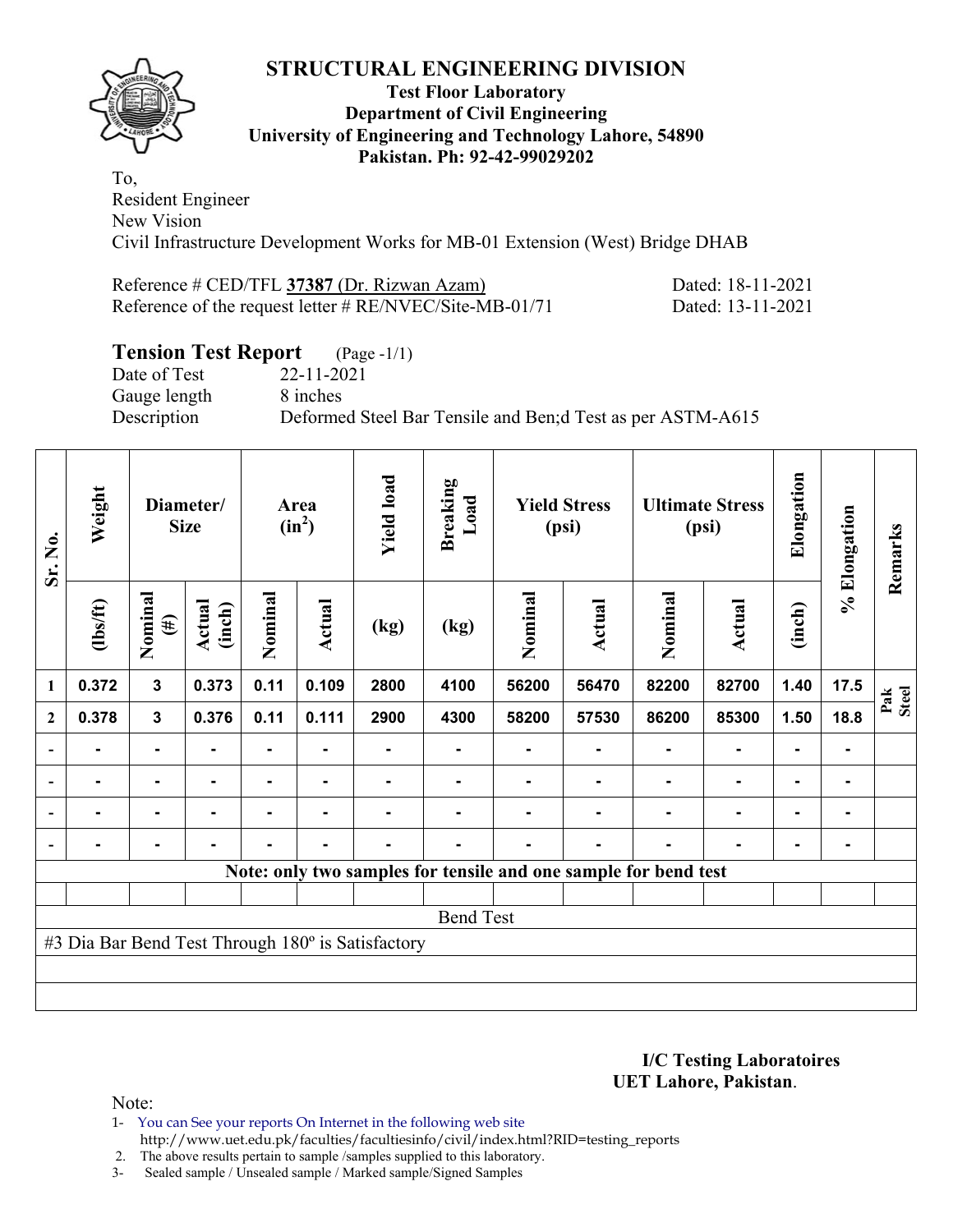

### **Test Floor Laboratory Department of Civil Engineering University of Engineering and Technology Lahore, 54890 Pakistan. Ph: 92-42-99029202**

To, M/S Defence Housing Authority. Lahore Cantt (Infra Dev Works of Sector – U & V DHA Phase-VIII) – (M/s Ambiance Pvt Ltd)

| Reference # CED/TFL 37388 (Dr. Rizwan Azam)               | Dated: 18-11-2021 |
|-----------------------------------------------------------|-------------------|
| Reference of the request letter $\# 408/241/E/Lab/158/42$ | Dated: 12-11-2021 |

# **Tension Test Report** (Page -1/1)

Gauge length 8 inches

Date of Test 22-11-2021 Description Deformed Steel Bar Tensile and Bend Test as per ASTM-A615

| Sr. No.                  | Weight                                        |                                                                  | Diameter/<br>size        | Area<br>$(in^2)$         |                          | <b>Yield load</b>        | <b>Breaking</b><br>Load |         | <b>Yield Stress</b><br>(psi) |                                                                 | <b>Ultimate Stress</b><br>(psi) | Elongation               | % Elongation                 | Remarks  |
|--------------------------|-----------------------------------------------|------------------------------------------------------------------|--------------------------|--------------------------|--------------------------|--------------------------|-------------------------|---------|------------------------------|-----------------------------------------------------------------|---------------------------------|--------------------------|------------------------------|----------|
|                          | $\frac{2}{10}$                                | Nominal<br>Actual<br>(inch)<br>$(\#)$<br>$\overline{\mathbf{3}}$ |                          | Nominal                  | <b>Actual</b>            | (kg)                     | (kg)                    | Nominal | Actual                       | Nominal                                                         | <b>Actual</b>                   | (inch)                   |                              |          |
| $\mathbf{1}$             | 0.393                                         |                                                                  | 0.384                    | 0.11                     | 0.116                    | 3300                     | 4800                    | 66200   | 62900                        | 96200                                                           | 91500                           | 1.30                     | 16.3                         |          |
| $\mathbf{2}$             | 0.404                                         | $\mathbf{3}$                                                     | 0.389                    | 0.11                     | 0.119                    | 3300                     | 4800                    | 66200   | 61300                        | 96200                                                           | 89200                           | 1.20                     | 15.0                         | SJ Steel |
|                          |                                               | $\overline{\phantom{0}}$                                         |                          |                          |                          |                          |                         |         |                              |                                                                 | $\overline{\phantom{0}}$        | $\overline{\phantom{0}}$ |                              |          |
| $\overline{\phantom{a}}$ | $\overline{\phantom{0}}$                      | $\blacksquare$                                                   | $\overline{\phantom{a}}$ | $\overline{\phantom{0}}$ | $\overline{\phantom{a}}$ | $\overline{\phantom{0}}$ |                         |         | $\overline{\phantom{a}}$     | $\overline{\phantom{a}}$                                        | $\overline{\phantom{a}}$        | $\overline{\phantom{a}}$ | $\overline{\phantom{a}}$     |          |
| $\overline{\phantom{0}}$ | -                                             | $\overline{\phantom{0}}$                                         | $\overline{\phantom{0}}$ | -                        | $\overline{\phantom{0}}$ |                          |                         |         |                              | ٠                                                               | $\overline{\phantom{0}}$        | $\overline{\phantom{0}}$ | $\qquad \qquad \blacksquare$ |          |
|                          | -                                             | Ξ.                                                               | $\overline{\phantom{0}}$ | $\blacksquare$           | $\overline{\phantom{a}}$ | $\overline{a}$           |                         |         | $\overline{\phantom{0}}$     | $\blacksquare$                                                  | $\blacksquare$                  | $\overline{\phantom{a}}$ | $\qquad \qquad \blacksquare$ |          |
|                          |                                               |                                                                  |                          |                          |                          |                          |                         |         |                              | Note: only two samples for tensile and one sample for bend test |                                 |                          |                              |          |
|                          |                                               |                                                                  |                          |                          |                          |                          |                         |         |                              |                                                                 |                                 |                          |                              |          |
|                          |                                               |                                                                  |                          |                          |                          |                          | <b>Bend Test</b>        |         |                              |                                                                 |                                 |                          |                              |          |
|                          | #3 Bar Bend Test Through 180° is Satisfactory |                                                                  |                          |                          |                          |                          |                         |         |                              |                                                                 |                                 |                          |                              |          |
|                          |                                               |                                                                  |                          |                          |                          |                          |                         |         |                              |                                                                 |                                 |                          |                              |          |
|                          |                                               |                                                                  |                          |                          |                          |                          |                         |         |                              |                                                                 |                                 |                          |                              |          |

**I/C Testing Laboratoires UET Lahore, Pakistan**.

Note:

1- You can See your reports On Internet in the following web site http://www.uet.edu.pk/faculties/facultiesinfo/civil/index.html?RID=testing\_reports

2. The above results pertain to sample /samples supplied to this laboratory.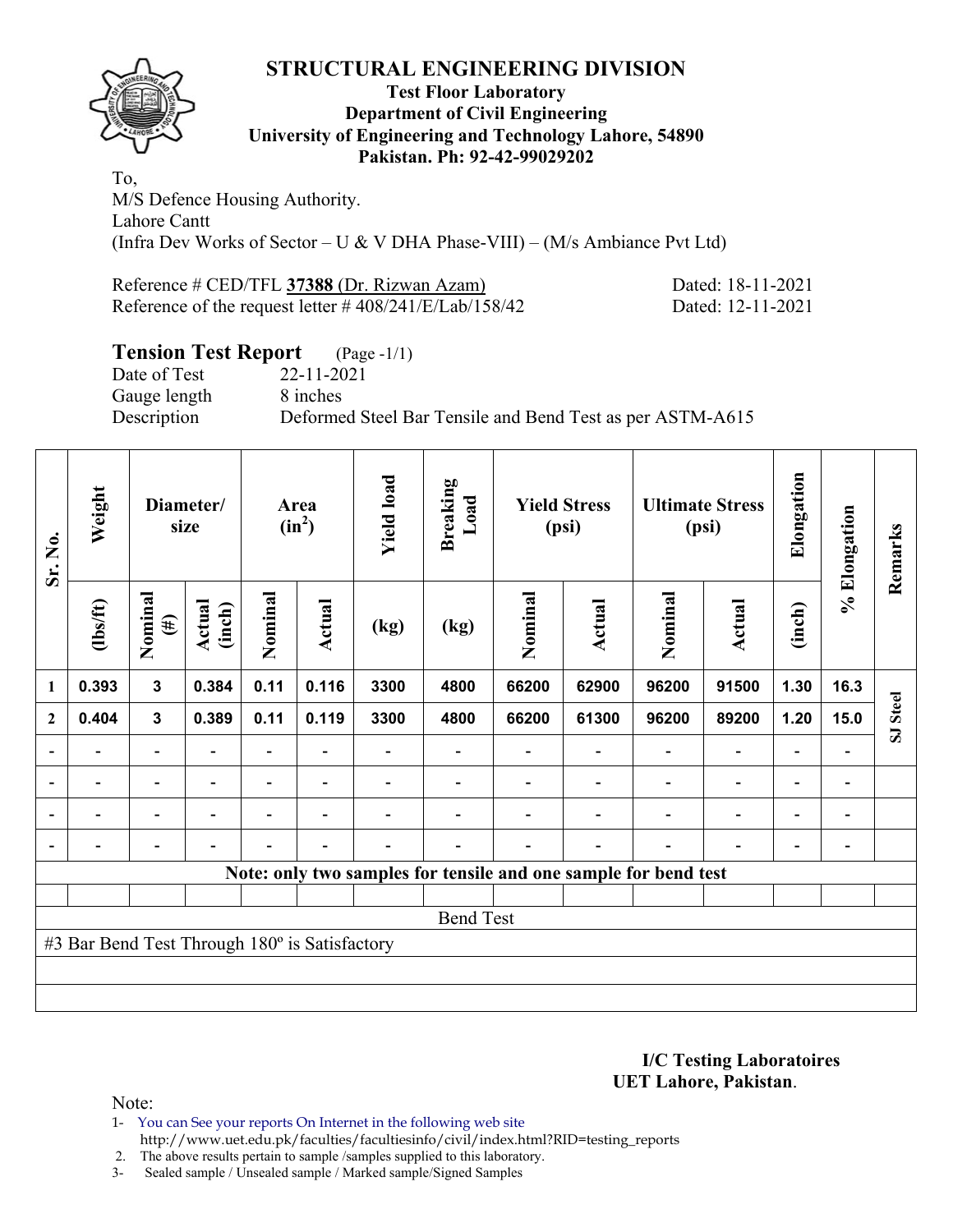

#### **Test Floor Laboratory Department of Civil Engineering University of Engineering and Technology Lahore, 54890 Pakistan. Ph: 92-42-99029202**

To, M/S M R Builders Lahore (Construction of New ABL Building 3A 4A Commercial Talwar Chowk Bahria Town, Lahore)

Reference # CED/TFL **37389** (Dr. Rizwan Azam) Dated: 18-11-2021 Reference of the request letter # Nil Dated: 18-11-2021

### **Tension Test Report** (Page -1/1) Date of Test 22-11-2021 Gauge length 8 inches Description Deformed Steel Bar Tensile and Ben;d Test as per ASTM-A615

| Sr. No.                      | Weight |                   | Diameter/<br><b>Size</b> |         | Area<br>$(in^2)$ | <b>Yield load</b>                                 | <b>Breaking</b><br>Load |         | <b>Yield Stress</b><br>(psi) |                                                                 | <b>Ultimate Stress</b><br>(psi) | Elongation     | % Elongation | Remarks                      |
|------------------------------|--------|-------------------|--------------------------|---------|------------------|---------------------------------------------------|-------------------------|---------|------------------------------|-----------------------------------------------------------------|---------------------------------|----------------|--------------|------------------------------|
| $\frac{2}{10}$<br>0.368<br>1 |        | Nominal<br>$(\#)$ | Actual<br>(inch)         | Nominal | Actual           | (kg)                                              | (kg)                    | Nominal | Actual                       | Nominal                                                         | Actual                          | (inch)         |              |                              |
|                              |        | 3                 | 0.371                    | 0.11    | 0.108            | 3800                                              | 5100                    | 76200   | 77490                        | 102200                                                          | 104000                          | 1.20           | 15.0         | <b>Steel</b><br>$\mathbf{F}$ |
| $\mathbf{2}$                 | 0.366  | $\mathbf{3}$      | 0.370                    | 0.11    | 0.107            | 3800                                              | 5100                    | 76200   | 77960                        | 102200                                                          | 104700                          | 1.20           | 15.0         |                              |
| $\overline{\phantom{a}}$     |        | Ξ.                |                          |         |                  |                                                   |                         |         |                              |                                                                 |                                 |                |              |                              |
| $\overline{\phantom{a}}$     | Ξ.     | ٠.                |                          |         |                  |                                                   |                         |         |                              |                                                                 | $\blacksquare$                  | $\blacksquare$ |              |                              |
| $\overline{\phantom{a}}$     |        | ۰                 |                          |         | $\blacksquare$   |                                                   |                         |         |                              |                                                                 | $\blacksquare$                  | $\blacksquare$ |              |                              |
|                              |        | $\blacksquare$    |                          | Ξ.      | $\blacksquare$   | Ξ.                                                |                         |         | $\blacksquare$               |                                                                 | $\blacksquare$                  | $\blacksquare$ |              |                              |
|                              |        |                   |                          |         |                  |                                                   |                         |         |                              | Note: only two samples for tensile and one sample for bend test |                                 |                |              |                              |
|                              |        |                   |                          |         |                  |                                                   |                         |         |                              |                                                                 |                                 |                |              |                              |
|                              |        |                   |                          |         |                  |                                                   | <b>Bend Test</b>        |         |                              |                                                                 |                                 |                |              |                              |
|                              |        |                   |                          |         |                  | #3 Dia Bar Bend Test Through 180° is Satisfactory |                         |         |                              |                                                                 |                                 |                |              |                              |
|                              |        |                   |                          |         |                  |                                                   |                         |         |                              |                                                                 |                                 |                |              |                              |
|                              |        |                   |                          |         |                  |                                                   |                         |         |                              |                                                                 |                                 |                |              |                              |

**I/C Testing Laboratoires UET Lahore, Pakistan**.

Note:

1- You can See your reports On Internet in the following web site http://www.uet.edu.pk/faculties/facultiesinfo/civil/index.html?RID=testing\_reports

2. The above results pertain to sample /samples supplied to this laboratory.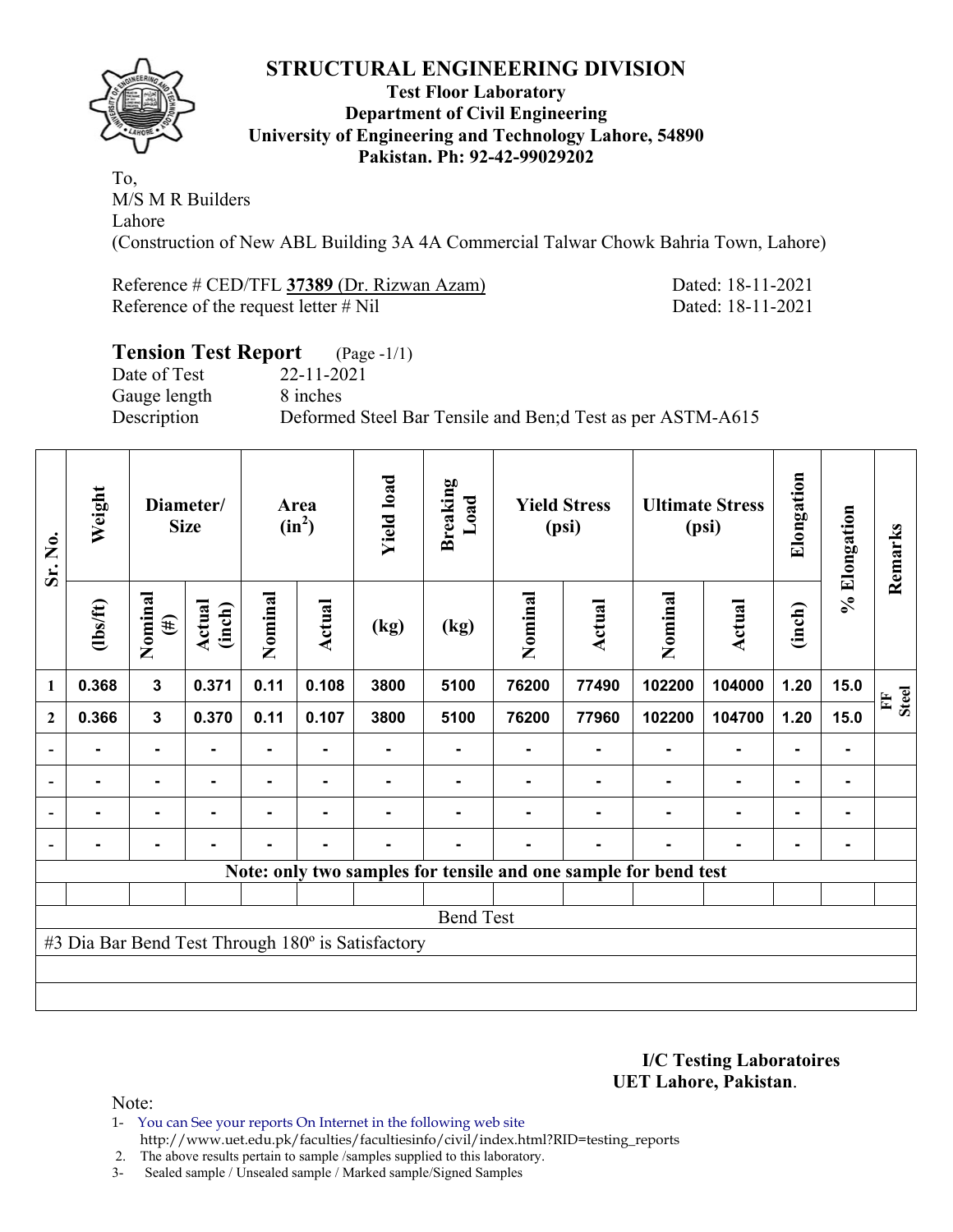

#### **Test Floor Laboratory Department of Civil Engineering University of Engineering and Technology Lahore, 54890 Pakistan. Ph: 92-42-99029202**

To, Project Manager State Grid

Design, Supply, Istallation, Testing & Commissioning of 500kV/D/C Transmission Line Nokhar S/S – Lahore North S/S- Lahore HVDC Switching / Converter Stattion

| Reference # CED/TFL 37390 (Dr. Rizwan Azam)                                                         | Dated: 18-11-2021 |
|-----------------------------------------------------------------------------------------------------|-------------------|
| Reference of the request letter $\# \text{CET} / \text{ADB} - 301 \text{A} / \text{UET} - 21 - 135$ | Dated: 18-11-2021 |

# **Tension Test Report** (Page -1/1)

Gauge length 8 inches

Date of Test 22-11-2021

Description Deformed Steel Bar Tensile and Ben;d Test as per ASTM-A615

| Sr. No.      | Weight         |                   | Diameter/<br><b>Size</b> |         | Area<br>$(in^2)$                                  | <b>Yield load</b>                                 | <b>Breaking</b><br>Load | <b>Yield Stress</b><br>(psi) |        |                                                                  | <b>Ultimate Stress</b><br>(psi) | Elongation     | % Elongation | Remarks |  |
|--------------|----------------|-------------------|--------------------------|---------|---------------------------------------------------|---------------------------------------------------|-------------------------|------------------------------|--------|------------------------------------------------------------------|---------------------------------|----------------|--------------|---------|--|
|              | $\frac{2}{10}$ | Nominal<br>$(\#)$ | Actual<br>(inch)         | Nominal | <b>Actual</b>                                     | (kg)                                              | (kg)                    | Nominal                      | Actual | Nominal                                                          | Actual                          | (inch)         |              |         |  |
| $\mathbf{1}$ | 0.372          | $\mathbf{3}$      | 0.373                    | 0.11    | 0.109                                             | 3100                                              | 4800                    | 62200                        | 62540  | 96200                                                            | 96900                           | 1.40           | 17.5         |         |  |
| $\mathbf{2}$ | 0.405          | 3                 | 0.389                    | 0.11    | 0.119                                             | 4000                                              | 5200                    | 80200                        | 74130  | 104200                                                           | 96400                           | 1.20           | 15.0         |         |  |
|              |                |                   |                          |         |                                                   |                                                   |                         |                              |        |                                                                  |                                 |                |              |         |  |
|              |                |                   |                          |         |                                                   |                                                   |                         |                              |        |                                                                  |                                 | $\blacksquare$ |              |         |  |
|              |                | $\blacksquare$    |                          |         | $\blacksquare$                                    |                                                   |                         |                              |        | ۰                                                                | $\blacksquare$                  | ۰              |              |         |  |
|              |                |                   |                          |         |                                                   |                                                   |                         |                              |        |                                                                  |                                 | -              |              |         |  |
|              |                |                   |                          |         |                                                   |                                                   |                         |                              |        | Note: only two samples for tensile and two samples for bend test |                                 |                |              |         |  |
|              |                |                   |                          |         |                                                   |                                                   |                         |                              |        |                                                                  |                                 |                |              |         |  |
|              |                |                   |                          |         |                                                   |                                                   | <b>Bend Test</b>        |                              |        |                                                                  |                                 |                |              |         |  |
|              |                |                   |                          |         |                                                   | #3 Dia Bar Bend Test Through 180° is Satisfactory |                         |                              |        |                                                                  |                                 |                |              |         |  |
|              |                |                   |                          |         |                                                   |                                                   |                         |                              |        |                                                                  |                                 |                |              |         |  |
|              |                |                   |                          |         | #3 Dia Bar Bend Test Through 180° is Satisfactory |                                                   |                         |                              |        |                                                                  |                                 |                |              |         |  |

Witness by Assif Ali (Sr. Engr. NESPAK)

#### **I/C Testing Laboratoires UET Lahore, Pakistan**.

Note:

1- You can See your reports On Internet in the following web site http://www.uet.edu.pk/faculties/facultiesinfo/civil/index.html?RID=testing\_reports

2. The above results pertain to sample /samples supplied to this laboratory.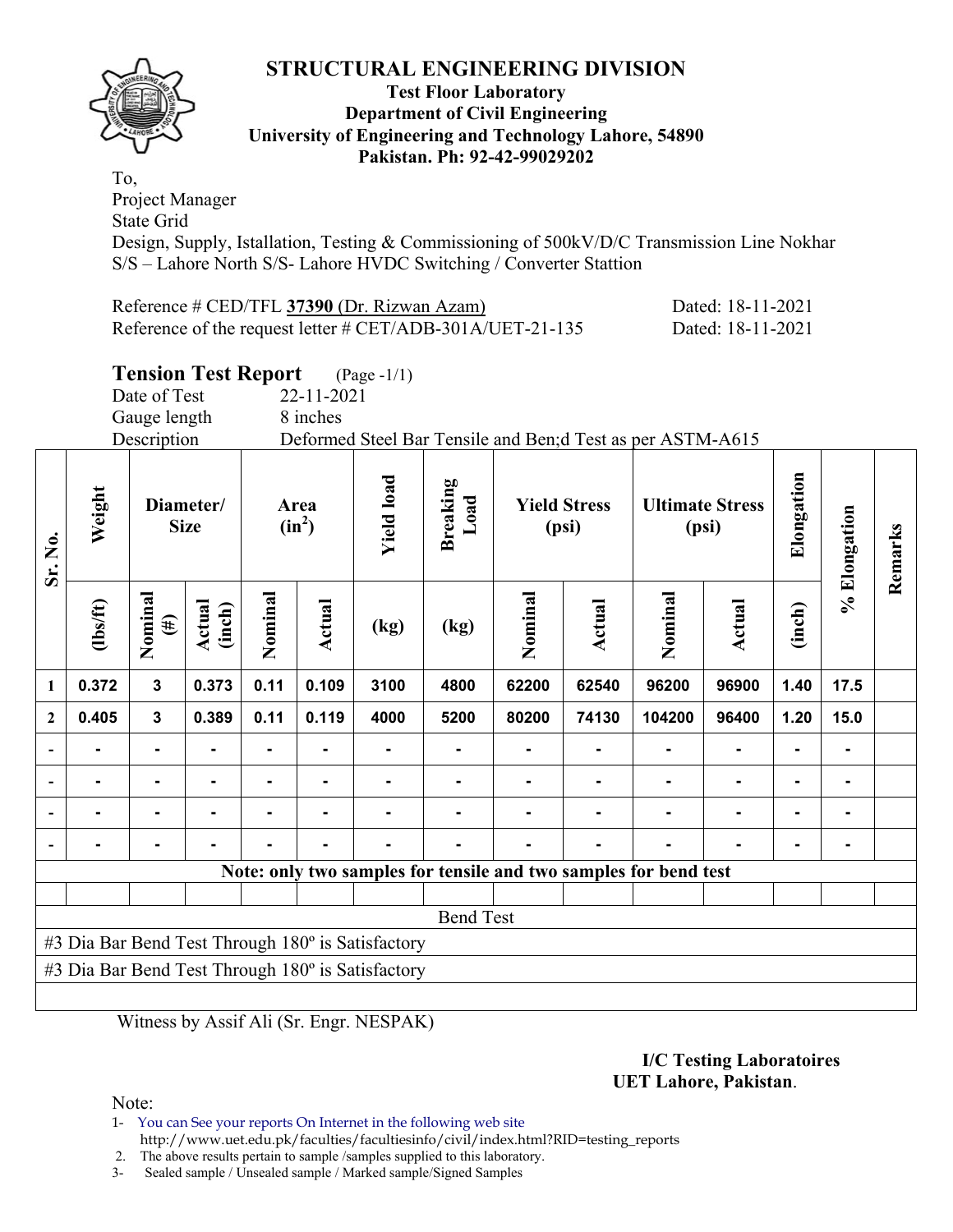

**Test Floor Laboratory Department of Civil Engineering University of Engineering and Technology Lahore, 54890 Pakistan. Ph: 92-42-99029202** 

To, Resident Engineer – I NESPAK Widening of Aik Moria Pull, Lahore

Reference # CED/TFL **37393** (Dr. Rizwan Azam) Dated: 19-11-2021 Reference of the request letter # 3772/AMP/103/MWA/04/79 Dated: 16-11-2021

# **Tension Test Report** (Page -1/2)

Date of Test 22-11-2021 Gauge length 8 inches

Description Deformed Steel Bar Tensile and Bend Test as per ASTM-A615

| Sr. No.                  | Weight                                         |                      | <b>Size</b>      |         | Diameter/      |       |                                                                 |         |                |         | Area<br>$(in^2)$ | <b>Yield load</b> | <b>Breaking</b><br>Load | <b>Yield Stress</b><br>(psi) |  | <b>Ultimate Stress</b><br>(psi) |  | Elongation | % Elongation | Remarks |
|--------------------------|------------------------------------------------|----------------------|------------------|---------|----------------|-------|-----------------------------------------------------------------|---------|----------------|---------|------------------|-------------------|-------------------------|------------------------------|--|---------------------------------|--|------------|--------------|---------|
|                          | $\frac{2}{10}$                                 | Nominal<br>$\tag{H}$ | Actual<br>(inch) | Nominal | Actual         | (kg)  | (kg)                                                            | Nominal | Actual         | Nominal | Actual           | (inch)            |                         |                              |  |                                 |  |            |              |         |
| 1                        | 5.181                                          | 11                   | 1.393            | 1.56    | 1.523          | 43000 | 69600                                                           | 60800   | 62230          | 98400   | 100800           | 1.60              | 20.0                    | Ittehad<br><b>Steel</b>      |  |                                 |  |            |              |         |
| $\boldsymbol{2}$         | 5.176                                          | 11                   | 1.392            | 1.56    | 1.521          | 44000 | 70400                                                           | 62200   | 63750          | 99500   | 102000           | 1.50              | 18.8                    |                              |  |                                 |  |            |              |         |
| $\blacksquare$           |                                                | Ξ.                   |                  |         |                |       |                                                                 |         |                |         |                  |                   |                         |                              |  |                                 |  |            |              |         |
| $\overline{\phantom{a}}$ | Ξ.                                             | ۰                    |                  |         | $\blacksquare$ |       |                                                                 |         |                |         | ٠                | $\blacksquare$    |                         |                              |  |                                 |  |            |              |         |
| $\overline{\phantom{a}}$ |                                                | $\blacksquare$       |                  |         | $\blacksquare$ |       |                                                                 |         |                |         | $\blacksquare$   | ٠                 |                         |                              |  |                                 |  |            |              |         |
|                          | Ξ.                                             | ٠                    | -                | Ξ.      | $\blacksquare$ | Ξ.    |                                                                 |         | $\blacksquare$ |         | ۰                | $\blacksquare$    |                         |                              |  |                                 |  |            |              |         |
|                          |                                                |                      |                  |         |                |       | Note: only two samples for tensile and one sample for bend test |         |                |         |                  |                   |                         |                              |  |                                 |  |            |              |         |
|                          |                                                |                      |                  |         |                |       |                                                                 |         |                |         |                  |                   |                         |                              |  |                                 |  |            |              |         |
|                          |                                                |                      |                  |         |                |       | <b>Bend Test</b>                                                |         |                |         |                  |                   |                         |                              |  |                                 |  |            |              |         |
|                          | #11 Bar Bend Test Through 180° is Satisfactory |                      |                  |         |                |       |                                                                 |         |                |         |                  |                   |                         |                              |  |                                 |  |            |              |         |
|                          |                                                |                      |                  |         |                |       |                                                                 |         |                |         |                  |                   |                         |                              |  |                                 |  |            |              |         |
|                          |                                                |                      |                  |         |                |       |                                                                 |         |                |         |                  |                   |                         |                              |  |                                 |  |            |              |         |

**I/C Testing Laboratoires UET Lahore, Pakistan**.

Note:

1- You can See your reports On Internet in the following web site http://www.uet.edu.pk/faculties/facultiesinfo/civil/index.html?RID=testing\_reports

2. The above results pertain to sample /samples supplied to this laboratory.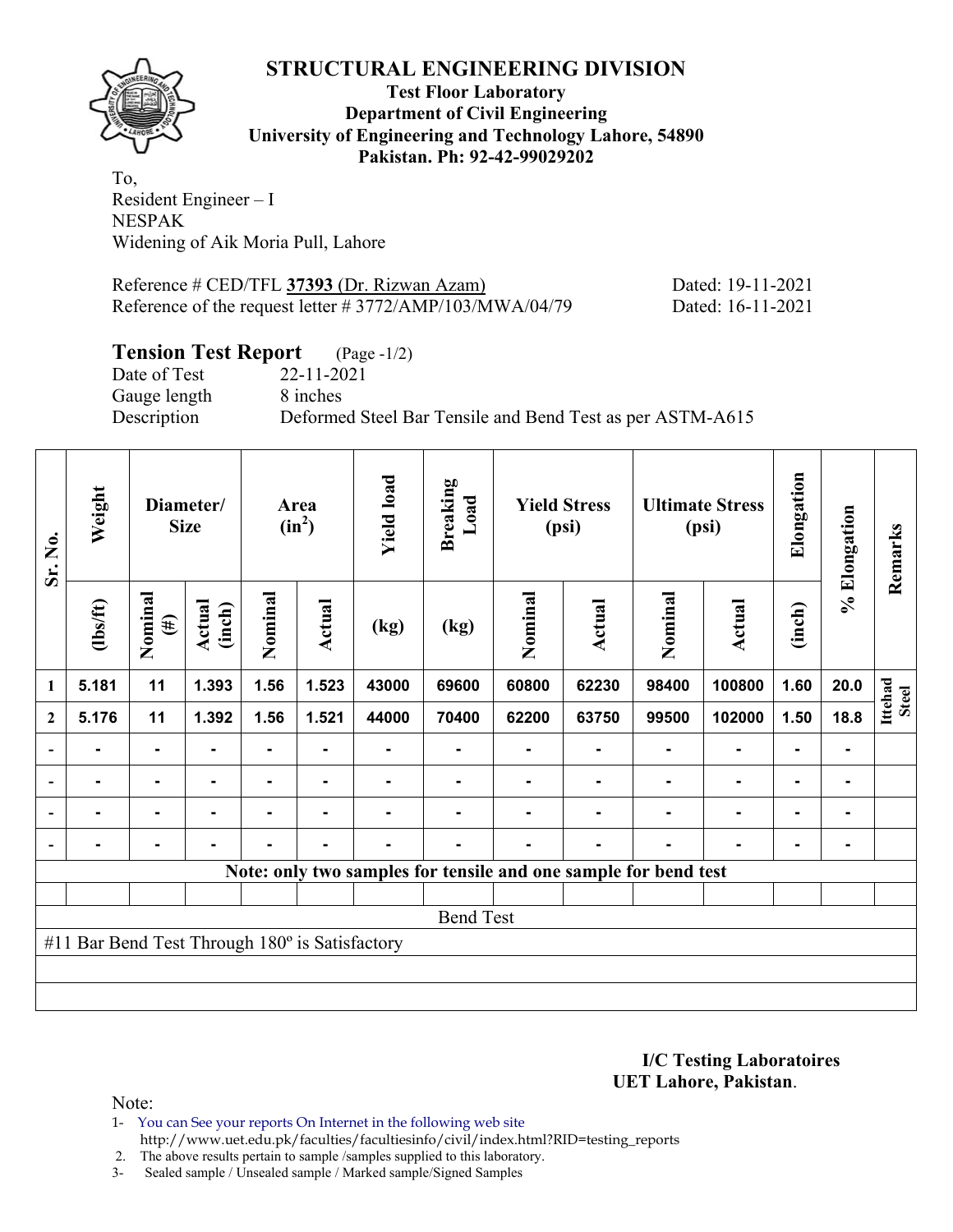

**Test Floor Laboratory Department of Civil Engineering University of Engineering and Technology Lahore, 54890 Pakistan. Ph: 92-42-99029202** 

To, Resident Engineer – I NESPAK Widening of Aik Moria Pull, Lahore

Reference # CED/TFL **37393** (Dr. Rizwan Azam) Dated: 19-11-2021 Reference of the request letter # 3772/AMP/103/MWA/04/81 Dated: 16-11-2021

## **Tension Test Report** (Page -2/2)

Date of Test 22-11-2021 Gauge length 8 inches

Description Deformed Steel Bar Tensile and Bend Test as per ASTM-A615

| Sr. No.                  | Weight                                                          |                   | Diameter/<br><b>Size</b> | Area<br>$(in^2)$ |                | <b>Yield load</b> | <b>Breaking</b><br>Load | <b>Yield Stress</b><br>(psi) |                | <b>Ultimate Stress</b><br>(psi) |                | Elongation     | % Elongation | Remarks          |
|--------------------------|-----------------------------------------------------------------|-------------------|--------------------------|------------------|----------------|-------------------|-------------------------|------------------------------|----------------|---------------------------------|----------------|----------------|--------------|------------------|
|                          | $\frac{2}{10}$                                                  | Nominal<br>$(\#)$ | Actual<br>(inch)         | Nominal          | Actual         | (kg)              | (kg)                    | Nominal                      | Actual         | Nominal                         | Actual         | (inch)         |              |                  |
| 1                        | 4.111                                                           | 10                | 1.240                    | 1.27             | 1.208          | 36800             | 51600                   | 63900                        | 67120          | 89600                           | 94200          | 1.60           | 20.0         | Ittehad<br>Steel |
| $\mathbf{2}$             | 4.127                                                           | 10                | 1.243                    | 1.27             | 1.213          | 43200             | 56400                   | 75000                        | 78480          | 97900                           | 102500         | 1.40           | 17.5         |                  |
| $\overline{\phantom{a}}$ |                                                                 | Ξ.                |                          |                  |                |                   |                         |                              |                |                                 |                |                |              |                  |
| $\overline{\phantom{a}}$ |                                                                 | ۰.                |                          |                  | $\blacksquare$ |                   |                         |                              |                |                                 | $\blacksquare$ | $\blacksquare$ |              |                  |
| $\overline{\phantom{0}}$ | Ξ.                                                              |                   |                          | -                | $\blacksquare$ |                   |                         |                              |                |                                 | ۰              | $\blacksquare$ |              |                  |
|                          |                                                                 | $\blacksquare$    |                          | Ξ.               | $\blacksquare$ | $\blacksquare$    |                         |                              | $\blacksquare$ |                                 | $\blacksquare$ | $\blacksquare$ |              |                  |
|                          | Note: only two samples for tensile and one sample for bend test |                   |                          |                  |                |                   |                         |                              |                |                                 |                |                |              |                  |
|                          |                                                                 |                   |                          |                  |                |                   |                         |                              |                |                                 |                |                |              |                  |
|                          |                                                                 |                   |                          |                  |                |                   | <b>Bend Test</b>        |                              |                |                                 |                |                |              |                  |
|                          | #10 Bar Bend Test Through 180° is Satisfactory                  |                   |                          |                  |                |                   |                         |                              |                |                                 |                |                |              |                  |
|                          |                                                                 |                   |                          |                  |                |                   |                         |                              |                |                                 |                |                |              |                  |
|                          |                                                                 |                   |                          |                  |                |                   |                         |                              |                |                                 |                |                |              |                  |

**I/C Testing Laboratoires UET Lahore, Pakistan**.

Note:

1- You can See your reports On Internet in the following web site http://www.uet.edu.pk/faculties/facultiesinfo/civil/index.html?RID=testing\_reports

2. The above results pertain to sample /samples supplied to this laboratory.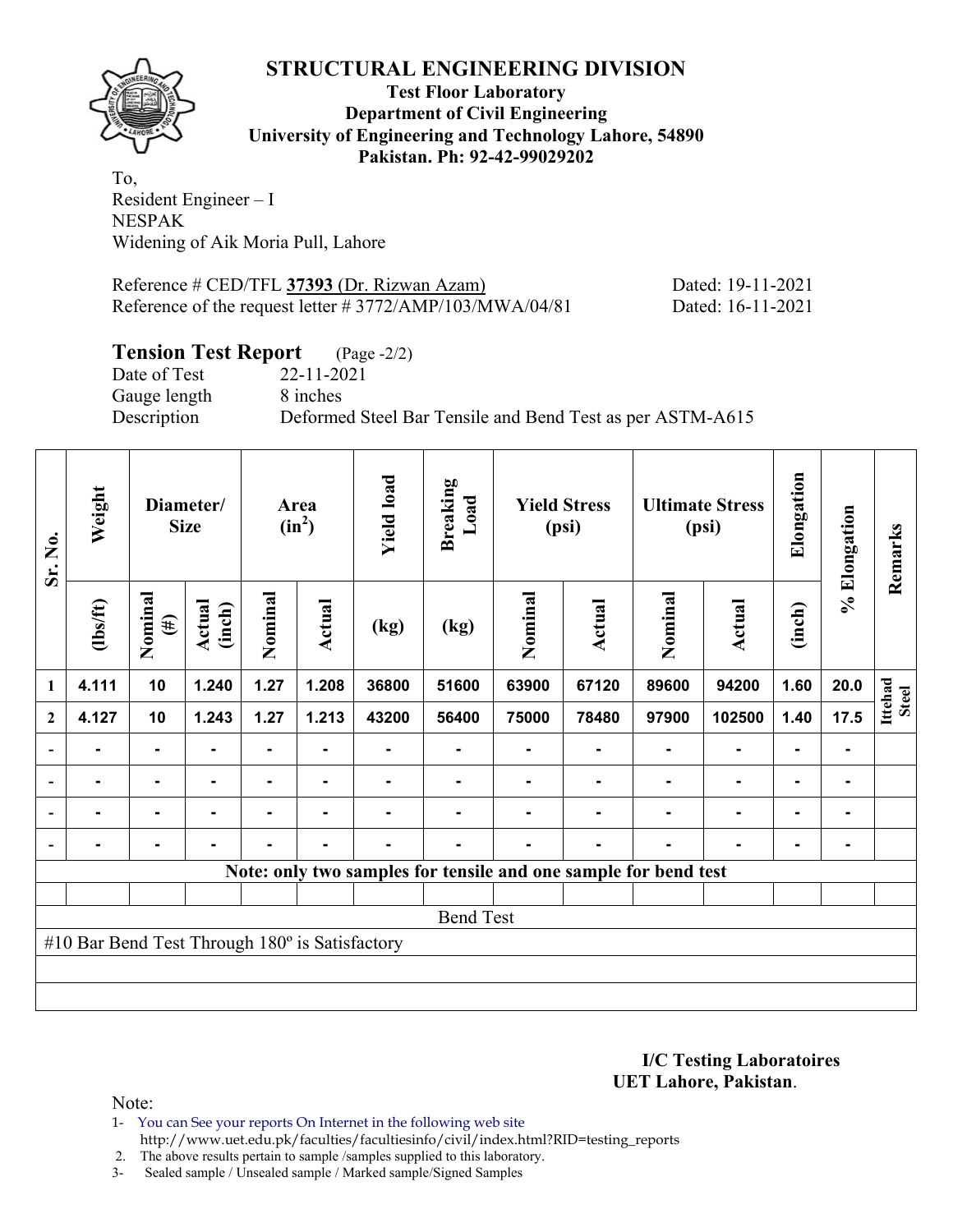**Test Floor Laboratory Department of Civil Engineering University of Engineering and Technology Lahore, 54890 Pakistan. Ph: 92-42-99029202** 

To, Planning & Coordination Engineer Ittefaq Building Solutions (Pvt) Ltd Master Textile Mills Ltd. (Extension of Spining Unit M-7)

Reference # CED/TFL **37395** (Dr. Rizwan Azam) Dated: 19-11-2021 Reference of the request letter # IBS/M-7/Steel/18/11/2021 Dated: 18-11-2021

# **Tension Test Report** (Page -1/1)

Date of Test 22-11-2021 Gauge length 8 inches

Description Deformed Steel Bar Tensile and Bend Test as per ASTM-A615

| Sr. No.                  | Weight                   |                          | Diameter/<br>size        |                          | <b>Yield load</b><br><b>Breaking</b><br>Load<br>Area<br>$(in^2)$ |                          |                          | <b>Yield Stress</b><br>(psi)           |                          | <b>Ultimate Stress</b><br>(psi) |                              | Elongation               | % Elongation                 | Remarks |
|--------------------------|--------------------------|--------------------------|--------------------------|--------------------------|------------------------------------------------------------------|--------------------------|--------------------------|----------------------------------------|--------------------------|---------------------------------|------------------------------|--------------------------|------------------------------|---------|
|                          | $\frac{2}{10}$           | Nominal<br>$(\#)$        | Actual<br>(inch)         | Nominal                  | <b>Actual</b>                                                    | (kg)                     | (kg)                     | Nominal                                | Actual                   | Nominal                         | Actual                       | (inch)                   |                              |         |
| $\mathbf{1}$             | 0.379                    | $\mathbf{3}$             | 0.377                    | 0.11                     | 0.111                                                            | 3300                     | 4800                     | 66200                                  | 65320                    | 96200                           | 95100                        | 1.00                     | $12.5$                       |         |
|                          | $\overline{\phantom{0}}$ | $\overline{\phantom{0}}$ |                          | Ξ.                       |                                                                  | $\overline{\phantom{0}}$ |                          |                                        | $\overline{\phantom{0}}$ | $\overline{\phantom{0}}$        | $\overline{\phantom{0}}$     | $\overline{\phantom{0}}$ |                              |         |
|                          | $\blacksquare$           | $\overline{\phantom{a}}$ |                          | $\overline{\phantom{0}}$ | ۰                                                                | $\overline{\phantom{0}}$ |                          |                                        | $\blacksquare$           | $\overline{\phantom{0}}$        | $\qquad \qquad \blacksquare$ | $\overline{\phantom{a}}$ |                              |         |
| $\overline{\phantom{0}}$ | $\overline{\phantom{0}}$ | $\overline{\phantom{a}}$ | $\overline{\phantom{0}}$ | $\overline{\phantom{0}}$ | $\blacksquare$                                                   | $\overline{\phantom{0}}$ | $\overline{\phantom{0}}$ |                                        | $\overline{\phantom{0}}$ | $\overline{\phantom{0}}$        | $\qquad \qquad \blacksquare$ | $\overline{\phantom{a}}$ | $\blacksquare$               |         |
|                          | $\blacksquare$           | $\overline{\phantom{0}}$ |                          | $\overline{\phantom{0}}$ | $\overline{\phantom{0}}$                                         |                          |                          |                                        |                          | $\blacksquare$                  | $\overline{\phantom{0}}$     | $\overline{\phantom{0}}$ | $\qquad \qquad \blacksquare$ |         |
| $\blacksquare$           | $\overline{\phantom{0}}$ | $\overline{\phantom{0}}$ |                          | $\overline{\phantom{a}}$ | ٠                                                                |                          | -                        |                                        |                          | ٠                               | $\qquad \qquad \blacksquare$ | $\overline{\phantom{a}}$ | $\blacksquare$               |         |
|                          |                          |                          |                          |                          |                                                                  |                          |                          | Note: only one sample for tensile test |                          |                                 |                              |                          |                              |         |
|                          |                          |                          |                          |                          |                                                                  |                          |                          |                                        |                          |                                 |                              |                          |                              |         |
|                          |                          |                          |                          |                          |                                                                  |                          | <b>Bend Test</b>         |                                        |                          |                                 |                              |                          |                              |         |
|                          |                          |                          |                          |                          |                                                                  |                          |                          |                                        |                          |                                 |                              |                          |                              |         |
|                          |                          |                          |                          |                          |                                                                  |                          |                          |                                        |                          |                                 |                              |                          |                              |         |
|                          |                          |                          |                          |                          |                                                                  |                          |                          |                                        |                          |                                 |                              |                          |                              |         |

**I/C Testing Laboratoires UET Lahore, Pakistan**.

Note:

1- You can See your reports On Internet in the following web site

http://www.uet.edu.pk/faculties/facultiesinfo/civil/index.html?RID=testing\_reports

2. The above results pertain to sample /samples supplied to this laboratory.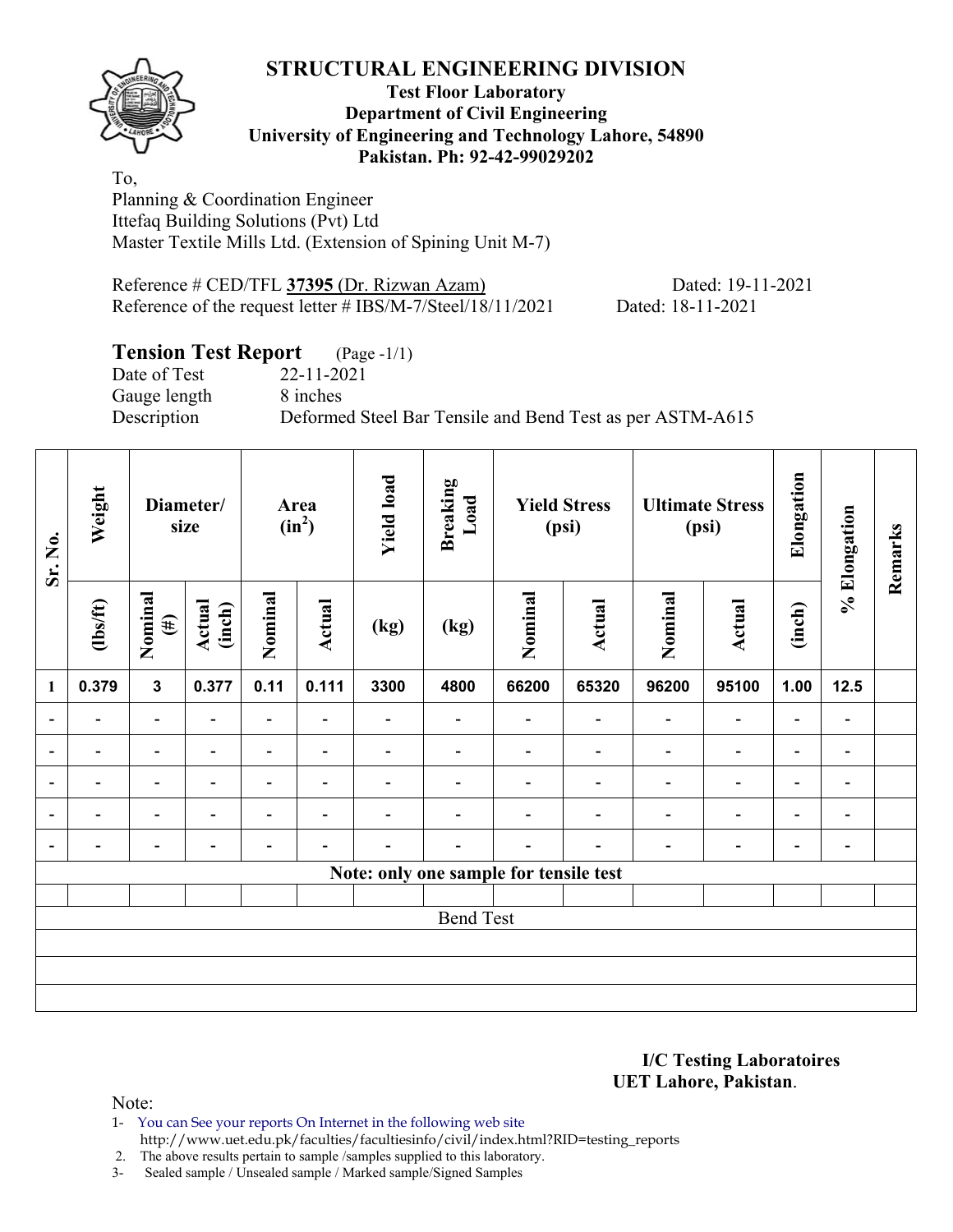

#### **Test Floor Laboratory Department of Civil Engineering University of Engineering and Technology Lahore, 54890 Pakistan. Ph: 92-42-99029202**

To, M/S Imran Construction Company Multan (Mehmood Textile Unit # 6, Chowk Sawar Saheed M M Road Mufafergarh)

Reference # CED/TFL **37396** (Dr. Rizwan Azam) Dated: 19-11-2021 Reference of the request letter # Nil Dated: 19-11-2021

## **Tension Test Report** (Page -1/1) Date of Test 22-11-2021 Gauge length 8 inches Description Deformed Steel Bar Tensile and Bend Test as per ASTM-A615

| Sr. No.                  | Weight                                                         |                | Diameter/<br><b>Size</b><br>(mm) |                |               |                                                     | Area<br>$(in^2)$ |         | <b>Breaking</b><br>Load | <b>Yield Stress</b><br>(psi) |                | <b>Ultimate Stress</b><br>(psi) |      | Elongation | % Elongation | Remarks |
|--------------------------|----------------------------------------------------------------|----------------|----------------------------------|----------------|---------------|-----------------------------------------------------|------------------|---------|-------------------------|------------------------------|----------------|---------------------------------|------|------------|--------------|---------|
|                          | $\frac{2}{10}$                                                 | Nominal        | <b>Actual</b>                    | Nominal        | <b>Actual</b> | (kg)                                                | (kg)             | Nominal | Actual                  | Nominal                      | Actual         | (inch)                          |      |            |              |         |
| 1                        | 0.386                                                          | 10             | 9.66                             | 0.12           | 0.114         | 4300                                                | 5300             | 78998   | 83450                   | 97370                        | 102900         | 1.00                            | 12.5 |            |              |         |
|                          |                                                                | ۰              |                                  |                |               |                                                     |                  |         |                         |                              |                |                                 |      |            |              |         |
| $\overline{\phantom{a}}$ |                                                                | ۰              |                                  |                |               |                                                     |                  |         |                         |                              |                |                                 |      |            |              |         |
| $\blacksquare$           |                                                                | ۰              | $\blacksquare$                   |                |               |                                                     |                  |         |                         |                              | $\blacksquare$ | $\blacksquare$                  |      |            |              |         |
| $\overline{\phantom{a}}$ | $\blacksquare$                                                 | $\blacksquare$ |                                  | $\blacksquare$ |               |                                                     |                  |         |                         |                              | ٠              | $\blacksquare$                  |      |            |              |         |
| $\blacksquare$           |                                                                | $\blacksquare$ |                                  | $\blacksquare$ | ٠             |                                                     |                  |         |                         |                              | $\blacksquare$ | ۰                               |      |            |              |         |
|                          | Note: only one sample for tensile and one sample for bend test |                |                                  |                |               |                                                     |                  |         |                         |                              |                |                                 |      |            |              |         |
|                          |                                                                |                |                                  |                |               |                                                     |                  |         |                         |                              |                |                                 |      |            |              |         |
|                          |                                                                |                |                                  |                |               |                                                     | <b>Bend Test</b> |         |                         |                              |                |                                 |      |            |              |         |
|                          |                                                                |                |                                  |                |               | 10mm Dia Bar Bend Test Through 180° is Satisfactory |                  |         |                         |                              |                |                                 |      |            |              |         |
|                          |                                                                |                |                                  |                |               |                                                     |                  |         |                         |                              |                |                                 |      |            |              |         |
|                          |                                                                |                |                                  |                |               |                                                     |                  |         |                         |                              |                |                                 |      |            |              |         |

**I/C Testing Laboratoires UET Lahore, Pakistan**.

Note:

- 1- You can See your reports On Internet in the following web site http://www.uet.edu.pk/faculties/facultiesinfo/civil/index.html?RID=testing\_reports
- 2. The above results pertain to sample /samples supplied to this laboratory.
- 3- Sealed sample / Unsealed sample / Marked sample/Signed Samples